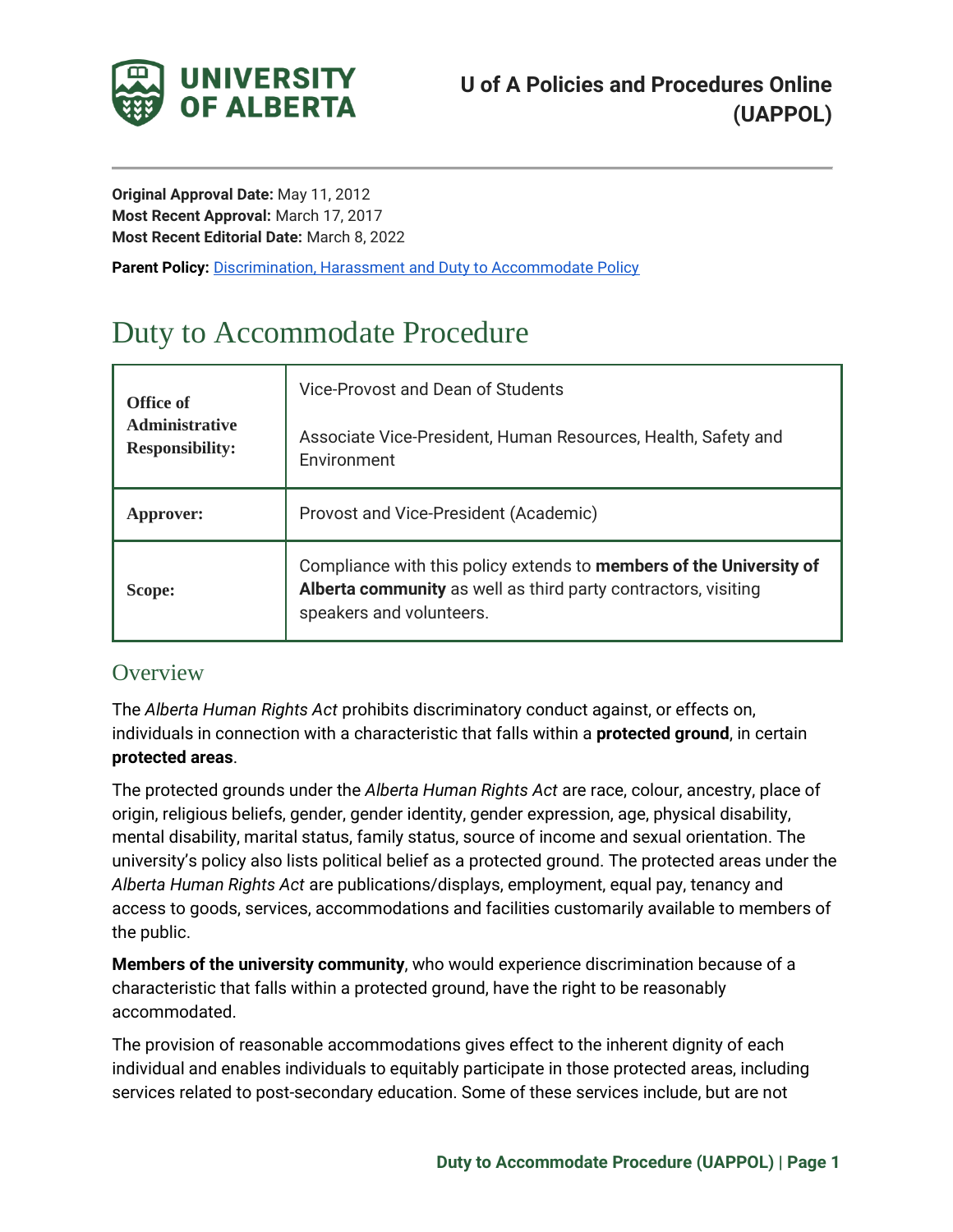limited to, participation in or access to course work, practicum and clinical placements, co-op placements, employment, graduate internships, library services, athletic services, school teams, cafeteria services, parking and transport services, computing services, health services, counseling services and others.

The university is required to provide reasonable accommodation up to the point of undue hardship, except in cases where the university can show that the discriminatory practice, standard, decision or rule is a **"bona fide requirement" (BFR)** or a **"bona fide occupational requirement" (BFOR).** Examples of accommodation measures and assessing undue hardship information can be found in a link at the end of this procedure.

## Purpose

The purpose of this procedure is to outline:

- The general responsibilities that various university units have to fulfill the **duty to accommodate.**
- The process to request and implement reasonable accommodations and the more specific responsibilities that each party has in the search for reasonable accommodations.
- The appeal process in the event there is an alleged failure to reasonably accommodate a member of the university community.
- Information related to privacy and document use and retention.

# Procedure

## **General Responsibilities**

The **duty to accommodate** is an institutional obligation and a shared responsibility between the university and the member of the university community requiring accommodation. Any department or unit may be called upon to implement accommodation and the primary responsibility for considering and effecting an accommodation, up to the point of undue hardship, rests with the department/unit. However, it is recommended that the department/unit work with the Office of the Dean of Students, Office of Safe Disclosure and Human Rights, Human Resources, Health, Safety and Environment (HRHSE), Faculty Relations, Office of General Counsel and, where the case involves students with physical or mental disabilities, the Academic Success Centre.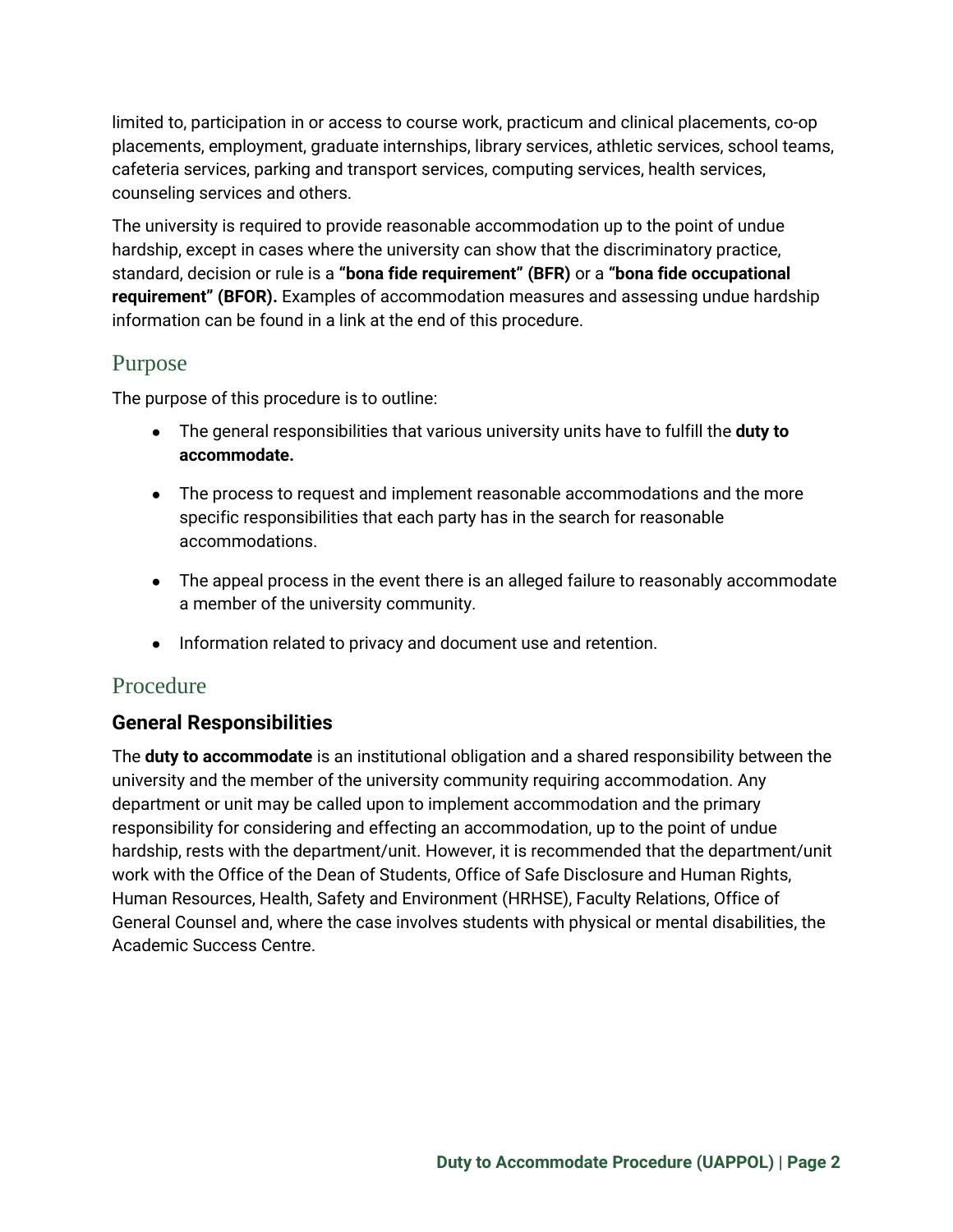The following parties have additional responsibilities for supporting the duty to accommodate at the university:

President, Vice-Presidents, Deans, Directors and Chairs are responsible for:

- Working to inform themselves and members of the university community for whom they are responsible of the provisions of this policy and procedure and supporting awareness about duty to accommodate issues.
- Supporting, participating in and ensuring that within their portfolios, reasonable accommodation is provided. If the need for accommodation is evident, responsibility for providing it may exist even if the person requiring it does not self-identify. Vice-Presidents have specific responsibility for authorizing and providing funds to assess accommodation options and having them implemented.
- Ensuring proper collection, retention of and access to accommodation records, which respects the privacy interests of the individual and the university's need for sufficient information to assess and implement accommodations.

The Office of Safe Disclosure and Human Rights (OSDHR) is responsible for:

- Providing advice and information on policies and procedures relating to the duty to accommodate complainants, respondents, those requesting accommodation and members of the university community.
- Providing advice and/or referral services to any member of the university community who asks for help in relation to a request for accommodation, including, but not limited to: the Association of Academic Staff University of Alberta (AASUA); the Non-Academic Staff Association (NASA); the Post-Doctoral Fellows Association (PDFA); the Graduate Students' Association (GSA); the Office of the Student Ombuds (OSO); the Office of the Dean of Students (DoS); and Human Resources, Health, Safety and Environment (HRHSE).
- Developing and implementing an educational framework focused on informing or training members of the university community about this procedure. This includes providing guidance on creating a work, study and living environment that is supportive of human rights.
- Monitoring, where possible, resolution processes undertaken to resolve matters that arise under this procedure to ensure they are fair and equitable for all, and expressing any concerns to the appropriate Vice- President.
- Reporting directly to the Office of the Provost and Vice-President (Academic) and submitting an annual report to the General Faculties Council and to the Board of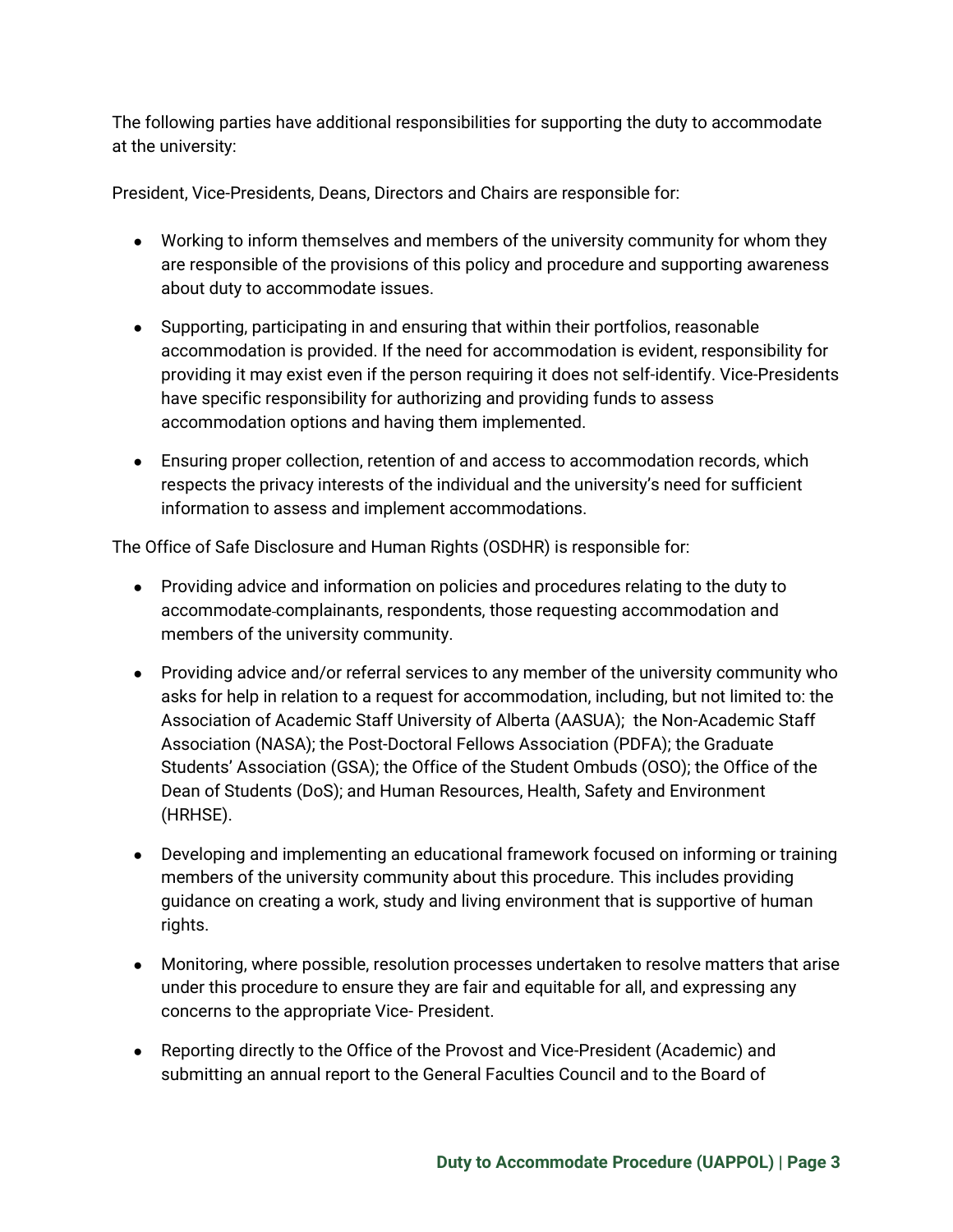#### Governors.

The Academic Success Centre (ASC) has primary responsibility for providing specialized support and accessibility services, is guided by the mandate of the university's *Policy for Students with Disabilities* of "attracting and retaining qualified students with disabilities." The ASC serves prospective and current students whose disabilities affect mobility, vision, hearing and physical and mental health. It coordinates the process of accommodating students with disabilities due to physical or mental health in cooperation with faculties, departments and appropriate units by:

- Evaluating the impact of barriers in the environment and of the disability (based on formal documentation of disability and student information) in the context of meeting academic program requirements on a case by case basis.
- Recommending and coordinating the implementation of reasonable accommodations while maintaining academic standards.
- Promoting and advising on universal design and access to all areas of university life in which students with disabilities participate (such as classroom, lab and field experience learning, housing, recreation, electronic instruction and communication and university events).
- Working closely with university Facilities & Operations through the Accessibility Advisory Committee to promote universal design in capital projects.
- Guiding departments/units in understanding equity issues and the accommodation process to mitigate accessibility barriers for students with disabilities.
- Working closely with the offices that provide services to students, environmental health and safety services, safe disclosure and human rights services and specific units in supporting students with disabilities.

Human Resources, Health, Safety and Environment (HRHSE) has primary responsibility for disability management and accommodation due to physical or mental disability for faculty and staff. HRHSE works in close liaison with faculties, departments and other administrative units to promote an inclusive and accessible teaching, research and work environment for employees with disabilities and to advance recruitment initiatives consistent with the university's employment equity plan. To that end, HRHSE:

- Promotes barrier-free workspaces and inclusive practices that accommodate disability.
- Recommends and facilitates specific accommodations which promote the individual's ability to meet work and professional competencies.
- Facilitates reasonable accommodation efforts and provides support to employees with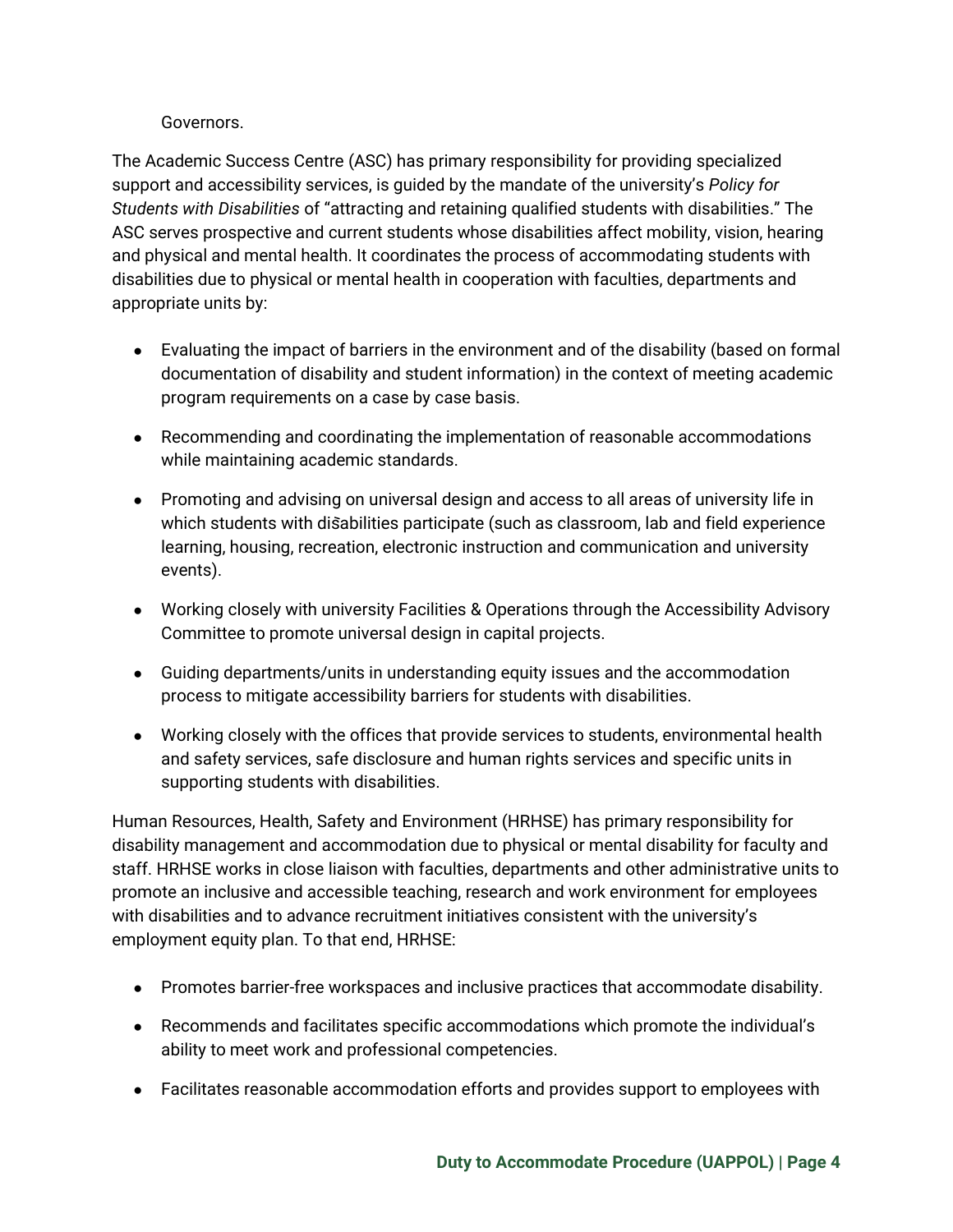disabilities and their supervisors and units.

- Provides consultation to, or referral of, faculty and staff members who experience difficulty meeting professional or work-related responsibilities due to disability.
- Provides advice and assistance to staff members and departments regarding adaptive technology and software, communication support for deaf and hard of hearing employees, ergonomic furniture and equipment and administers the university's Reasonable Accommodation Fund.
- Works closely with University Facilities & Operations through the Accessibility Advisory Committee to promote universal design in capital projects.

A large variety of additional specialized support services can provide information, counseling and support to persons involved in issues of discrimination, harassment and accommodation. Those seeking advice or information as it pertains to university policy are encouraged to contact the Office of Safe Disclosure and Human Rights (OSDHR) or the Office of the Student Ombuds (OSO), which can also provide referrals to the support service units.

### **Accommodation Process**

At all stages of the accommodation process, responses should be timely and constructive. Requests for accommodation will be considered on a case by case basis and decisions will be made within a timeframe that is respectful of both individual needs and operational realities.

Both the person seeking accommodation and the university have rights and responsibilities in the accommodation process. These are generally outlined below.

#### **1. The person requesting accommodation is responsible for:**

- a. Reviewing the university's policy regarding accommodation, and in the case of an employee, the relevant provisions of any applicable collective agreement or other employment agreement.
- b. Making their needs known to the best of their ability, preferably in writing, so that the person responsible for assessing and implementing the accommodation may engage in a dialogue about possible accommodations.
- c. Making timely disclosure of the request for accommodation, preferably before adverse consequences are experienced.
- d. Answering questions or providing information about relevant restrictions or limitations, including information from health care professionals, where appropriate, and as needed.
- e. Participating in discussions about possible accommodation solutions.
- f. Cooperating with any experts whose assistance is required to manage the accommodation process.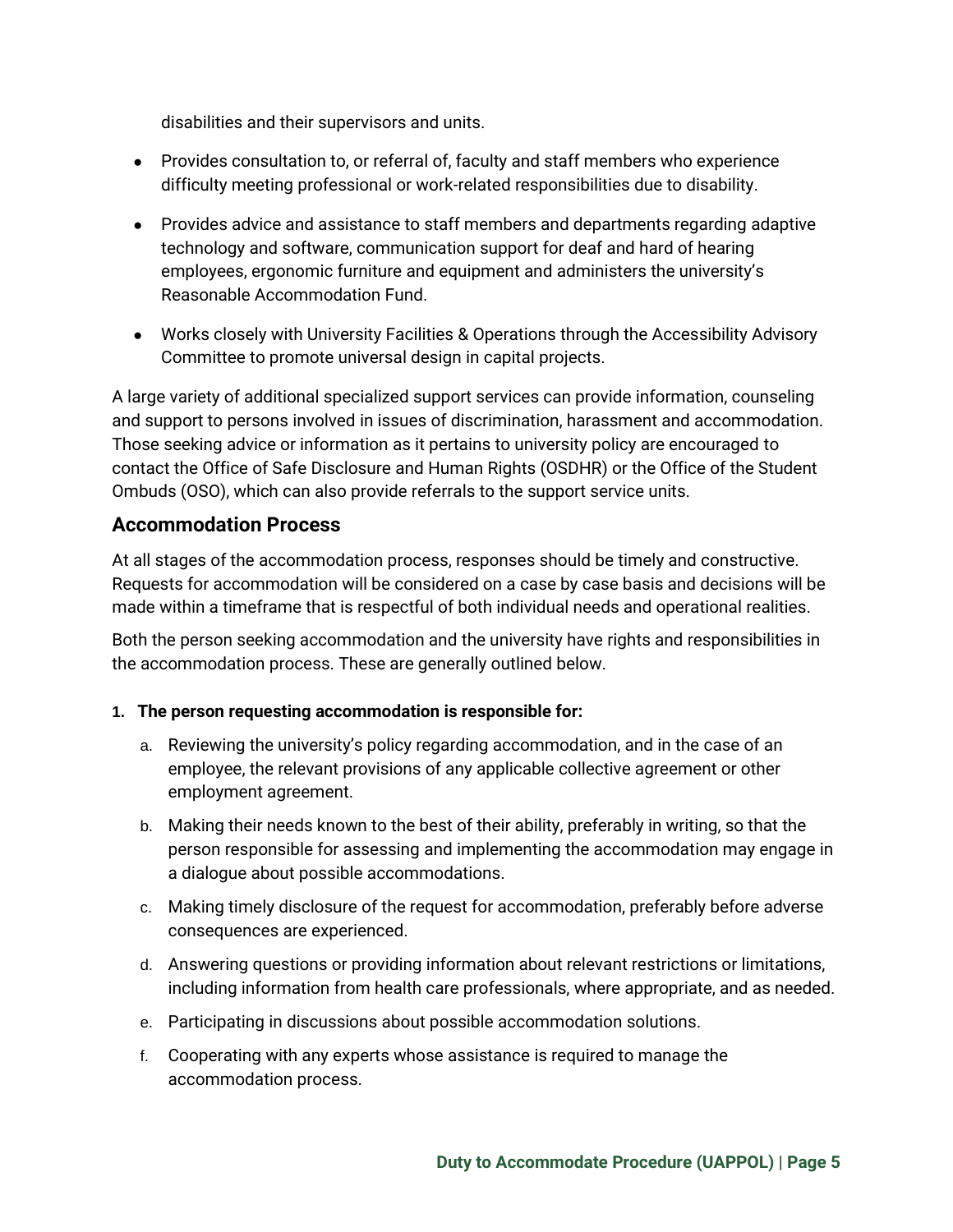- g. Meeting agreed upon performance standards once accommodation is provided.
- h. Working with the accommodation provider in an ongoing manner to manage the accommodation process.
- i. If the individual is a student, making application for provincial and federal grants to defray the cost of accommodation.

#### **2. The university is primarily responsible for:**

The duty to accommodate is triggered when an individual requests accommodation. A **duty to inquire** with a person as to whether they require accommodation arises where the circumstances reasonably suggest that a person may have a disability requiring accommodation.

Once a request for accommodation has been made, either directly or through an inquiry, the appropriate university representative is responsible for:

- a. Requesting from the individual in need of accommodation whatever medical or other information is reasonably necessary to assess the need for accommodation and to sufficiently identify that individual's specific needs. Assistance may be requested from offices including but not limited to:
	- i. The OSO or the ASC for student requests.
	- ii. HRHSE for academic, support staff and other employee requests.
	- iii. The OSDHR, if unsure of the appropriate body to address the query.
- b. Considering the specific needs of the individual, in consultation with the ASC, HRHSE and/or the OSDHR as appropriate, determine what accommodation (short of undue hardship) can be made in order to remove barriers to allow the individual to continue in employment, studies, research or other activities and to access the facilities and services of the university.
- c. If the accommodation under consideration may impinge upon or conflict with:
	- i. The terms of the collective agreements for Administrative and Professional Officers, Librarians, Sessional or Other Temporary Staff, Trust/Research Academics, agreements for excluded support staff or the NASA collective agreement, then HRHSE should be consulted for advice, assistance or input.
	- ii. The terms of the collective agreements with postdoctoral fellows, graduate teaching/research assistants, AASUA faculty, Contract Academic Staff, Teaching or Faculty Service Officers, then the Faculty Relations Office (in the Office of the Provost & Vice-President Academic) should be consulted for advice, assistance or input.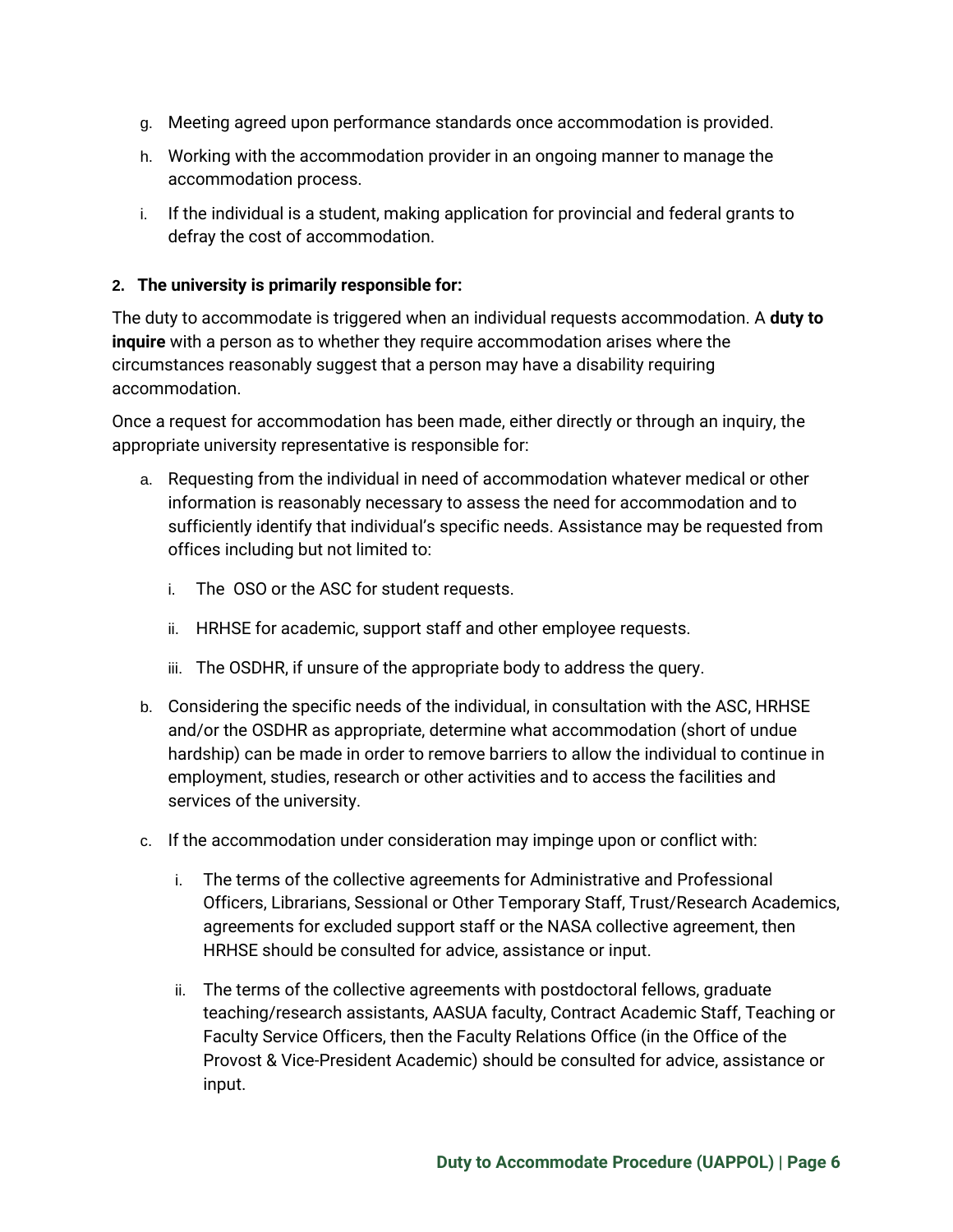- iii. The academic or employment qualifications, educational program requirements or performance standards set by the university's governing bodies, then the Office of the Dean (or delegate) for the faculty should be consulted for advice, assistance or input.
- iv. Doing what is required to provide accommodation to support an individual affected by discrimination, to the extent required by the law. For example, exceptions will be made for certain types of permissible discrimination recognized under the *Alberta Human Rights Act* such as age and marital status discrimination permitted for pension plans.

#### **3. Appeals**

When efforts to arrange accommodation for students or staff at the department or unit level are unsuccessful, a review may be conducted by the Dean (or delegate) of the relevant faculty or equivalent authority within an administrative department and by the offices of administrative responsibility for this policy (see page 1 of this procedure). Seeking such advice as is necessary, they will determine whether reasonable accommodation can be made at an institutional level.

If it is determined that other avenues of complaint/appeal would be more appropriate, guidance will be available from the OSDHR or the OSO on any internal or external options.

#### **4. Privacy**

The university will respect the individual's dignity and privacy throughout the accommodation process, subject to such reasonable exceptions as are necessary to assess and implement accommodation. The university will provide details of the accommodation to those who need to know, and will notify the individual who has sought accommodation about those disclosures. Exceptions to privacy may arise when the safety of individuals is at risk or if use or disclosure is required or authorized by law.. In all cases, the university's collection, use and disclosure of personal information gathered in the accommodation process will comply with the *Freedom of Information and Protection of Privacy Act*.

#### **5. Document Retention**

- a. When produced, the university, through the offices of the ASC or HRHSE or the employee's home department or unit, will retain written records produced in the accommodation process according to the university's retention schedule and any applicable legislation, of the:
	- i. Request for accommodation and the date the request was made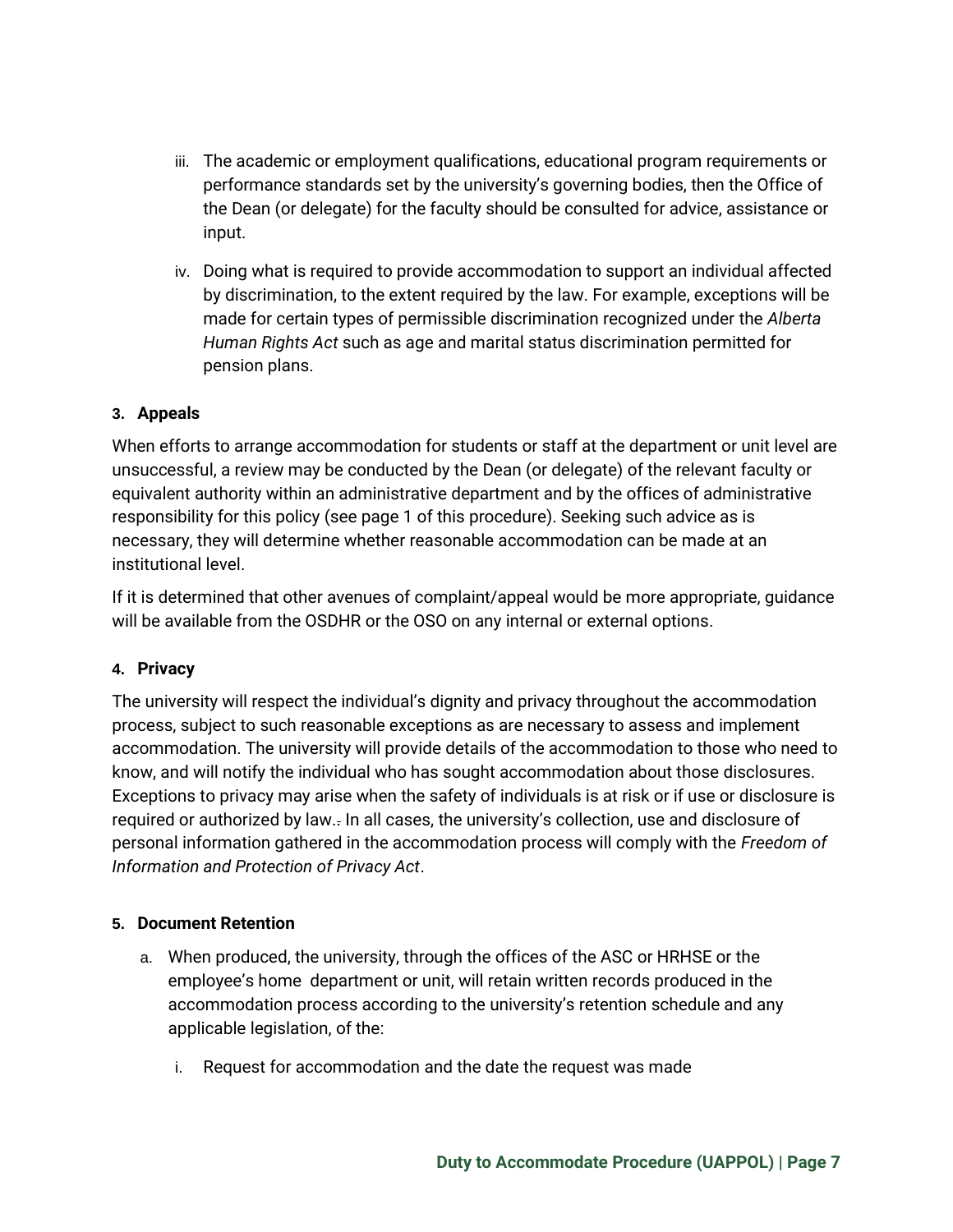- ii. Options considered
- iii. Form of accommodation offered to the affected individual, if any, and their response
- iv. Date the accommodation request was concluded, if applicable

Where, as here, the university uses an individual's personal information to make a decision that directly affects that person, the Freedom of Information and Protection of Privacy Act requires the university to retain the personal information for at least one year.

# Definitions

| implied or intended institution-wide use.                      | Any definitions listed in the following table apply to this document only with no                                                                                                                                                                                                                                                                                                                                                                                                                                                                                                                                                                                                                                                                                                                                                                                                                                                                                                                                                                                                                                                    | $\blacksquare$ |
|----------------------------------------------------------------|--------------------------------------------------------------------------------------------------------------------------------------------------------------------------------------------------------------------------------------------------------------------------------------------------------------------------------------------------------------------------------------------------------------------------------------------------------------------------------------------------------------------------------------------------------------------------------------------------------------------------------------------------------------------------------------------------------------------------------------------------------------------------------------------------------------------------------------------------------------------------------------------------------------------------------------------------------------------------------------------------------------------------------------------------------------------------------------------------------------------------------------|----------------|
| <b>Members of the</b><br><b>University</b><br><b>Community</b> | All employees, (including but not limited to, academic staff, support<br>staff, excluded staff and postdoctoral fellows), adjunct professors,<br>professors emeriti, lecturers, clinical staff, all students (including<br>undergraduate students and graduate students), visitors,<br>contractors and members of the Board of Governors.                                                                                                                                                                                                                                                                                                                                                                                                                                                                                                                                                                                                                                                                                                                                                                                            |                |
| <b>Accommodation</b>                                           | Accommodation is the process of making reasonable adjustments<br>to the delivery of services and the conditions of employment in<br>order to reduce or eliminate the impact of discriminatory rules,<br>policies, practices, standards, or decisions, which have an adverse<br>impact on an individual or group of individuals based on a<br>characteristic or perceived characteristic referenced in the<br>protected grounds. Accommodation is a shared responsibility<br>between the university and the individual in need of<br>accommodation, and is assessed on the unique circumstances of<br>each individual. The process requires reasonable accommodation,<br>not instant or perfect accommodation. The recipients of<br>accommodation (e.g. students and staff) may be required to try<br>different accommodation options. The university is required to<br>provide reasonable accommodation up to the point of undue<br>hardship.<br>Accommodation neither requires nor implies that the university<br>lower its academic or professional standards. Nor does<br>accommodation relieve students of the responsibility to |                |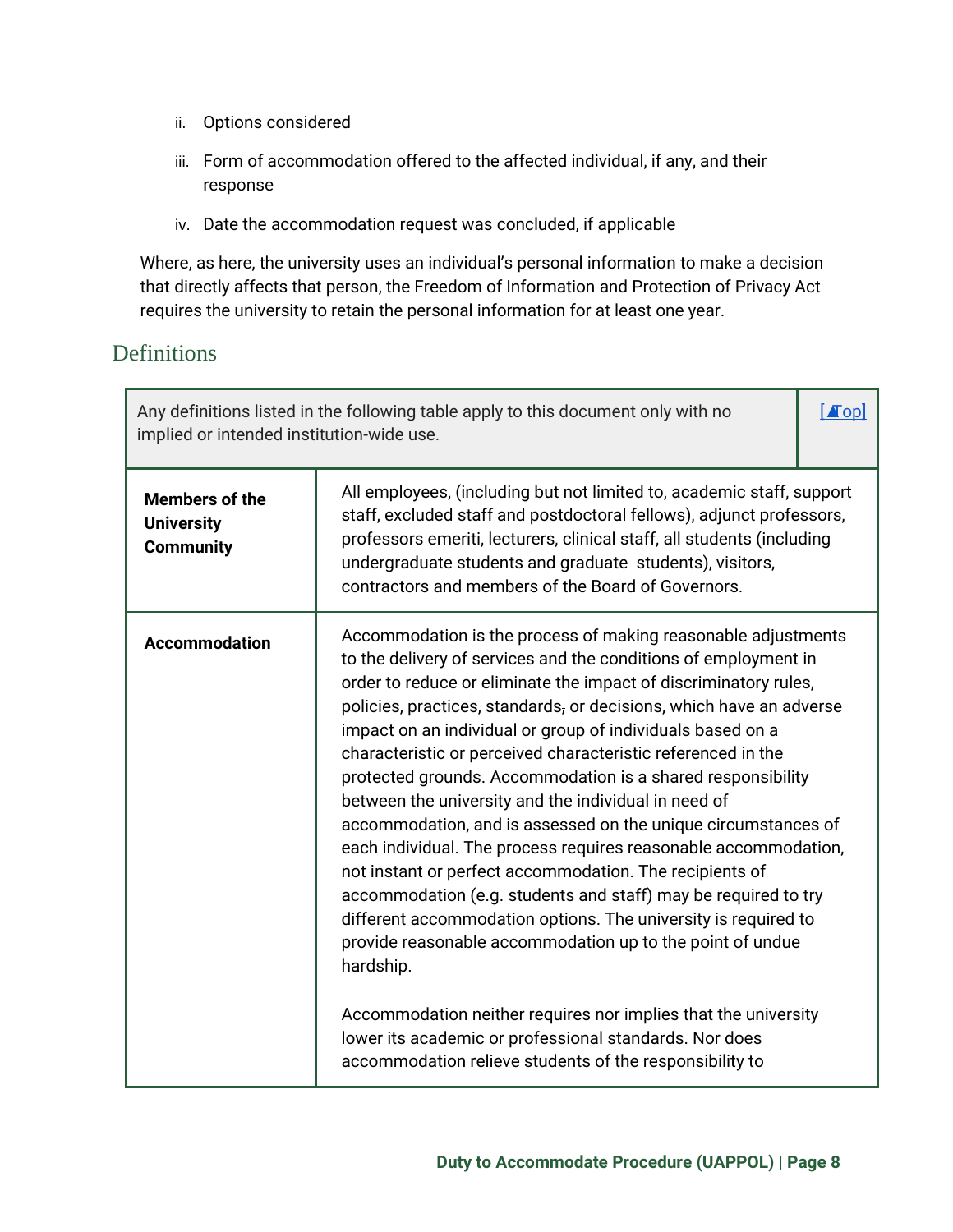|                       | demonstrate the essential skills and competencies required by<br>programs or staff of the responsibility to meet the performance<br>requirements of a position in which they are accommodated.                                                                                                                                                                                                                                                                                                                                                                                                                                                                                                                                                                                                                                                                                                                                                                                                                                                                                                                                                                                                                                                                                                                       |
|-----------------------|----------------------------------------------------------------------------------------------------------------------------------------------------------------------------------------------------------------------------------------------------------------------------------------------------------------------------------------------------------------------------------------------------------------------------------------------------------------------------------------------------------------------------------------------------------------------------------------------------------------------------------------------------------------------------------------------------------------------------------------------------------------------------------------------------------------------------------------------------------------------------------------------------------------------------------------------------------------------------------------------------------------------------------------------------------------------------------------------------------------------------------------------------------------------------------------------------------------------------------------------------------------------------------------------------------------------|
| <b>Undue Hardship</b> | The university has a duty to take reasonable steps to accommodate<br>individual needs to the point of undue hardship. Undue hardship<br>occurs when accommodation would create onerous conditions for<br>the university.<br>While undue hardship will be decided in the circumstances of each<br>case, onerous conditions, including but not limited to the following,<br>should be considered:<br>When there is a risk to the safety of others or a substantive risk<br>a)<br>of personal injury to the person seeking accommodation.<br>When financial cost is such that a program or service would<br>b)<br>cease to exist due to the financial burden of the accommodation,<br>or other circumstances where it would be unreasonable to<br>expect the university to bear the costs of accommodation.<br>When accommodation alternatives would result in lowering<br>C)<br>performance standards or in substantive job requirements<br>being unmet.<br>When the accommodation would be unduly disruptive to<br>d)<br>an academic staff or collective agreement or cause<br>substantial detrimental effect on other employees.<br>When an educational accommodation would result in<br>e)<br>essential elements of a service or a program not being<br>offered to other students, or cause a detrimental effect on |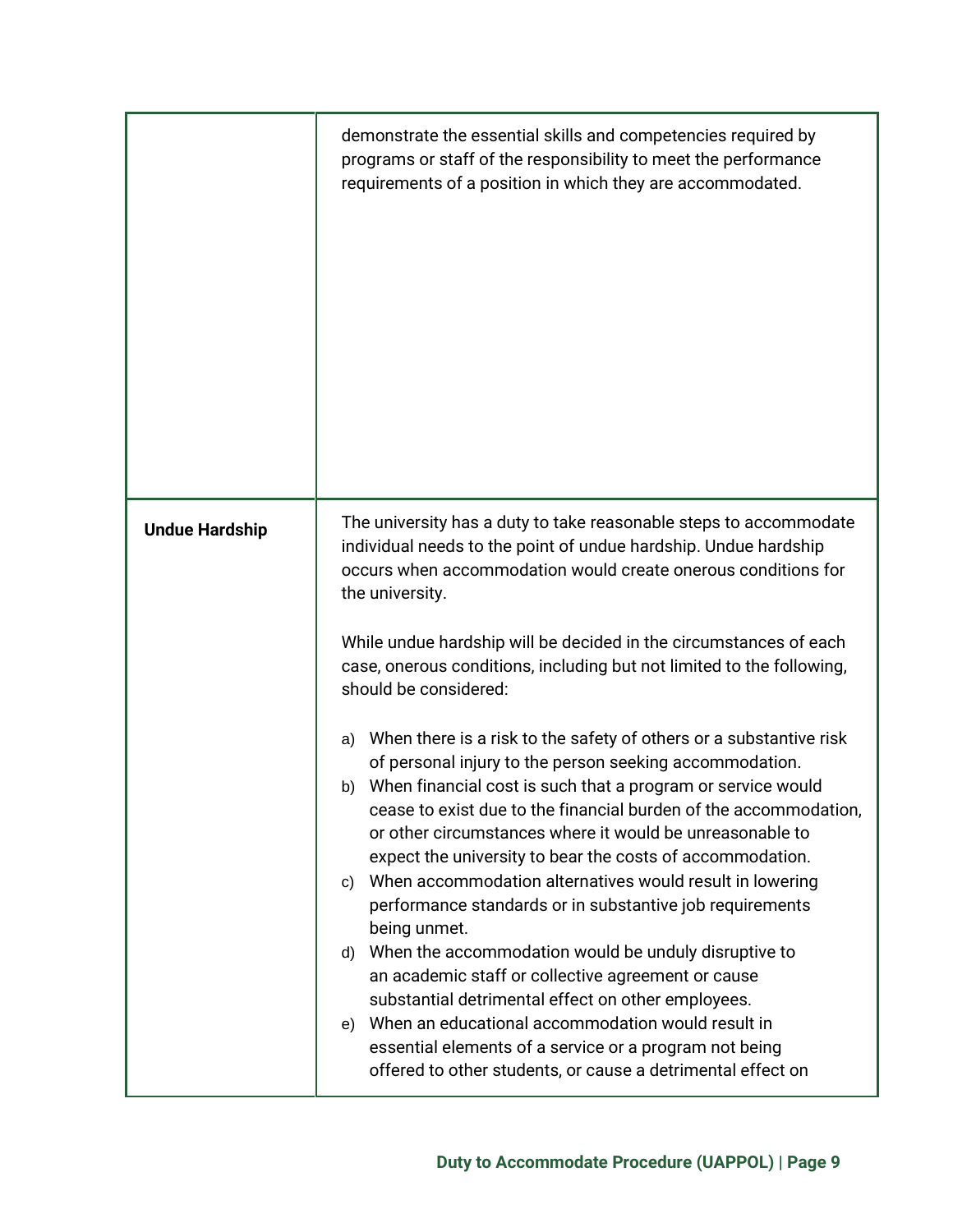|                                                                                                  | other students, as a result of accommodating an individual<br>or a group of students.                                                                                                                                                                                                                                                                                                                                                                                                                                                                                                                                                                                                                                                                     |
|--------------------------------------------------------------------------------------------------|-----------------------------------------------------------------------------------------------------------------------------------------------------------------------------------------------------------------------------------------------------------------------------------------------------------------------------------------------------------------------------------------------------------------------------------------------------------------------------------------------------------------------------------------------------------------------------------------------------------------------------------------------------------------------------------------------------------------------------------------------------------|
| <b>Bona fide</b><br>requirement<br>(BFR) / Bona<br>fide<br>occupational<br>requirement<br>(BFOR) | A limitation on individual rights may be reasonable and justifiable if<br>the university can show that a discriminatory practice, standard,<br>decision or rule is a "bona fide requirement" (BFR) or "bona fide<br>occupational requirement" (BFOR). To justify such a determination,<br>the university must demonstrate, on a balance of probabilities, that<br>the impugned practice, standard, decision or rule:<br>Was adopted for a rational purpose connected to the<br>a)<br>performance of the job or the provision of the service;<br>Was adopted in an honest and good faith belief that it was<br>b)<br>necessary to the fulfillment of the job or service;<br>Is reasonable and necessary to the fulfillment of the job or<br>c)<br>service. |
| Duty to<br><b>Accommodate</b>                                                                    | The duty to accommodate obligates the university to make<br>reasonable adjustments, to the point of undue hardship or as<br>required by law, to the delivery of services (including teaching and<br>the method of evaluation) and the conditions of employment in<br>order to reduce or eliminate the impact of discriminatory rules,<br>policies, practices, standards, terms of employment, or decisions,<br>which have an adverse impact on an individual or group of<br>individuals based on a characteristic or perceived characteristic<br>referenced in the protected grounds.                                                                                                                                                                     |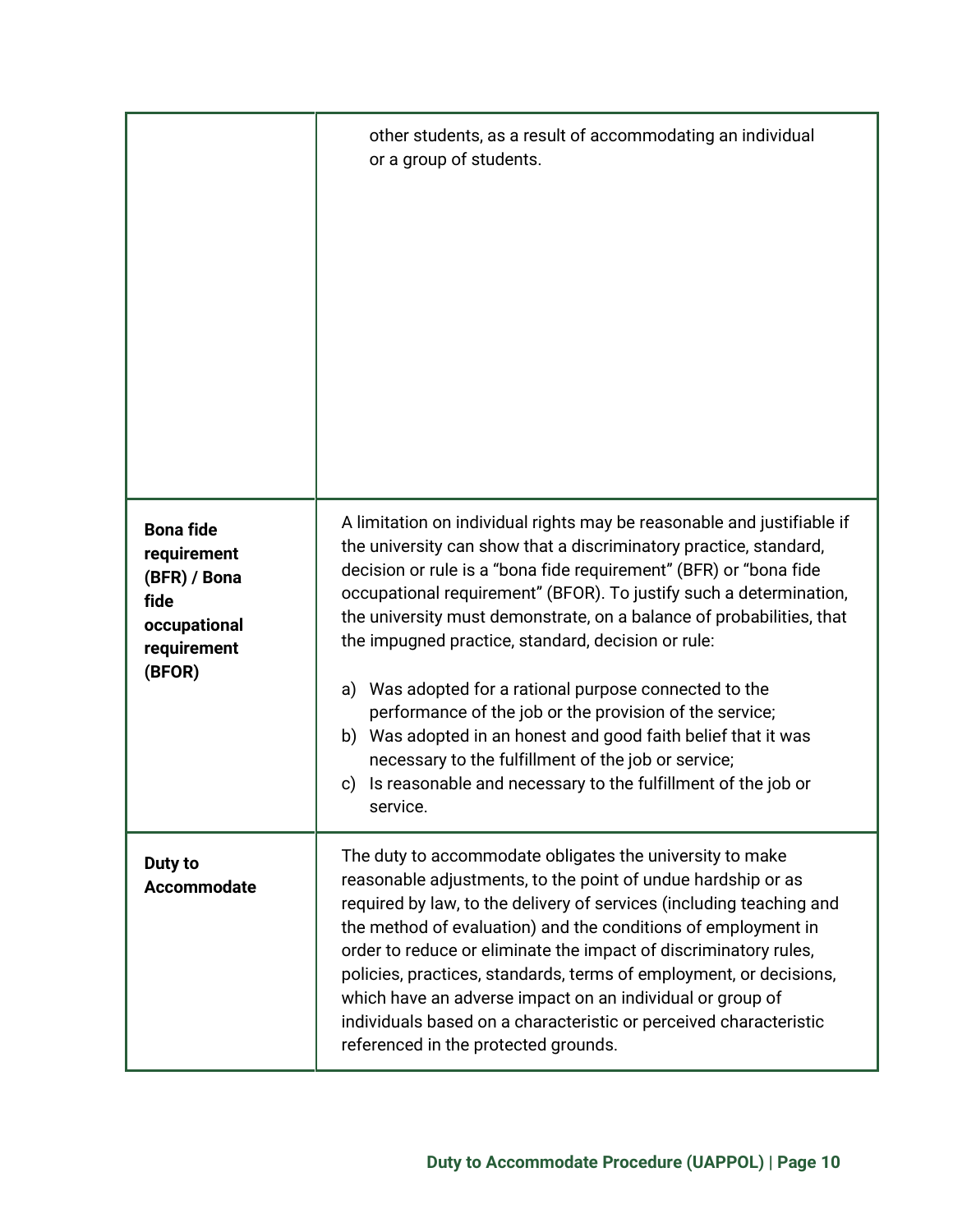| <b>Protected</b><br><b>Grounds</b> | Discrimination is prohibited based on the following protected<br>grounds:<br>Race<br>a)<br>Colour<br>b)<br>Ancestry<br>C)<br>Place of origin<br>d)<br>Religious beliefs<br>e)<br>Gender, gender expression and gender identity<br>f)<br><b>Physical disability</b><br>g)<br><b>Mental disability</b><br>h)<br>Marital status<br>i)<br><b>Family status</b><br>j)<br>Source of income<br>k)<br>Sexual orientation<br>$\vert$<br>m) Age<br><b>Political beliefs</b><br>n)<br>or any other groups as amended from time to time.<br>O) |
|------------------------------------|------------------------------------------------------------------------------------------------------------------------------------------------------------------------------------------------------------------------------------------------------------------------------------------------------------------------------------------------------------------------------------------------------------------------------------------------------------------------------------------------------------------------------------|
| <b>Protected Areas</b>             | Discrimination is prohibited in the following protected areas:<br>Employment<br>a)<br><b>Publications/notices</b><br>b)<br>Tenancy<br>c)<br>Access to goods and services<br>d)<br>Access to accommodations or facilities customarily available<br>e)<br>to members of the public                                                                                                                                                                                                                                                   |
| <b>Discrimination</b>              | A distinction, whether or not intentional, based on a characteristic or<br>perceived characteristic referenced in the protected grounds that<br>has the effect of imposing on an individual or group of individuals<br>burdens, obligations or disadvantages that are not imposed on<br>others, or of withholding or limiting access to opportunities, benefits<br>and advantages available to other individuals in society.                                                                                                       |

# Related links

- [Alberta Human Rights Act \(Government of Alberta\)](http://www.qp.alberta.ca/documents/Acts/A25P5.pdf)
- Sample Form Notification of Need for Accommodation, Clarification of Need and [Outcome of Accommodation](https://www.chrc-ccdp.ca/sites/default/files/accommodation_works_application_manual_format.pdf) [Request \(Canadian Human Rights Commission\)](https://www.chrc-ccdp.ca/sites/default/files/accommodation_works_application_manual_format.pdf)